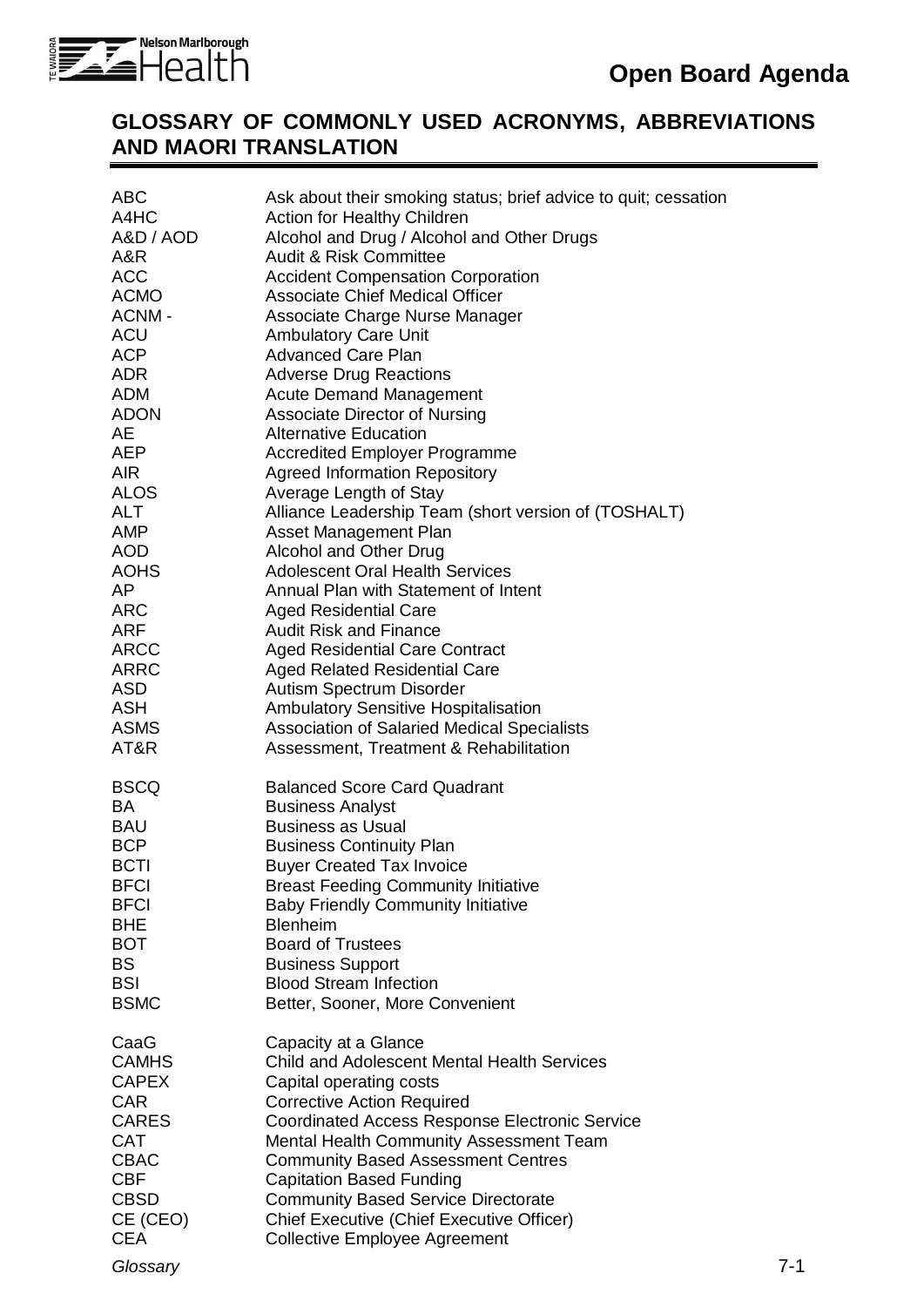

## **Open Board Agenda**

| <b>CDHB</b>   | <b>Canterbury District Health Board</b>                   |
|---------------|-----------------------------------------------------------|
| <b>CCDHB</b>  | Capital & Coast District Health Board (also called C & C) |
| <b>CCDM</b>   | <b>Care Capacity Demand Management</b>                    |
| <b>CCDP</b>   | Care Capacity Demand Planning                             |
| <b>CCF</b>    | <b>Chronic Conditions Framework</b>                       |
| <b>CCT</b>    | <b>Continuing Care Team</b>                               |
| CCU           | <b>Coronary Care Unit</b>                                 |
| CD            | <b>Clinical Director</b>                                  |
| <b>CDEM</b>   | Civil Defence Emergency Management                        |
| <b>CDHB</b>   | <b>Canterbury District Health Board</b>                   |
| <b>CDM</b>    | <b>Chronic Disease Management</b>                         |
| <b>CEG</b>    | Coordinating Executive Group (for emergency management)   |
| CeTas         |                                                           |
|               | <b>Central Technical Advisory Support</b>                 |
| <b>CFA</b>    | Crown Funding Agreement or Crown Funding Agency           |
| <b>CFO</b>    | <b>Chief Financial Officer</b>                            |
| CGC           | <b>Clinical Governance Committee</b>                      |
| <b>CHFA</b>   | Crown Health Financing Agency                             |
| <b>CHS</b>    | <b>Community Health Services</b>                          |
| <b>CIMS</b>   | Coordinated Incident Management System                    |
| <b>CIO</b>    | <b>Chief Information Officer</b>                          |
| <b>CLAB</b>   | <b>Central Line Associated Bacteraemia</b>                |
| <b>CLAG</b>   | <b>Clinical Laboratory Advisory Group</b>                 |
| <b>CME</b>    | <b>Continuing Medical Education</b>                       |
| <b>CMI</b>    | <b>Chronic Medical Illness</b>                            |
| <b>CMO</b>    | <b>Chief Medical Officer</b>                              |
| <b>CMS</b>    | <b>Contract Management System</b>                         |
| <b>CNM</b>    | <b>Charge Nurse Manager</b>                               |
| <b>CNS</b>    | <b>Charge Nurse Specialist</b>                            |
| Concerto      | IT system which provides clinician's interface to systems |
| <b>COHS</b>   | <b>Community Oral Health Service</b>                      |
| <b>COO</b>    | <b>Chief Operating Officer</b>                            |
| <b>COPD</b>   | <b>Chronic Obstructive Pulmonary Disease</b>              |
| <b>COPMI</b>  | <b>Children of Parents with Mental Illness</b>            |
| <b>CPHAC</b>  | <b>Community and Public Health Advisory Committee</b>     |
| <b>CPIP</b>   | <b>Community Pharmacy Intervention Project</b>            |
| <b>CPNE</b>   | <b>Continuing Practice Nurse Education</b>                |
| <b>CP</b>     | <b>Chief Pharmacist</b>                                   |
| <b>CPO</b>    |                                                           |
|               | <b>Controlled Purchase Operations</b>                     |
| <b>CPSOG</b>  | <b>Community Pharmacy Services Operational Group</b>      |
| <b>CPU</b>    | <b>Critical Purchase Units</b>                            |
| CR            | <b>Computed Radiology</b>                                 |
| <b>CRG</b>    | Christchurch Radiology Group                              |
| <b>CRISP</b>  | Central Region Information Systems Plan                   |
| <b>CSR</b>    | <b>Contract Status Report</b>                             |
| <b>CSSD</b>   | <b>Central Sterile Supply Department</b>                  |
| <b>CSSD</b>   | <b>Clinical Services Support Directorate</b>              |
| <b>CT</b>     | <b>Computerised Tomography</b>                            |
| <b>CTA</b>    | <b>Clinical Training Agency</b>                           |
| <b>CTC</b>    | <b>Contributions to Cost</b>                              |
| <b>CTC</b>    | Computerised Tomography Colonography                      |
| <b>CTANAG</b> | <b>Clinical Training Agency Nursing Advisory Group</b>    |
| <b>CTU</b>    | <b>Combined Trade Unions</b>                              |
| <b>CVD</b>    | <b>Cardiovascular Disease</b>                             |
| <b>CVDRA</b>  | Cardiovascular/Diabetes Risk Assessment                   |
| <b>CWD</b>    | Case Weighted Discharge                                   |
| <b>CYF</b>    | Child, Youth and Family                                   |
| <b>CYFS</b>   | Child, Youth and Family Service                           |
|               |                                                           |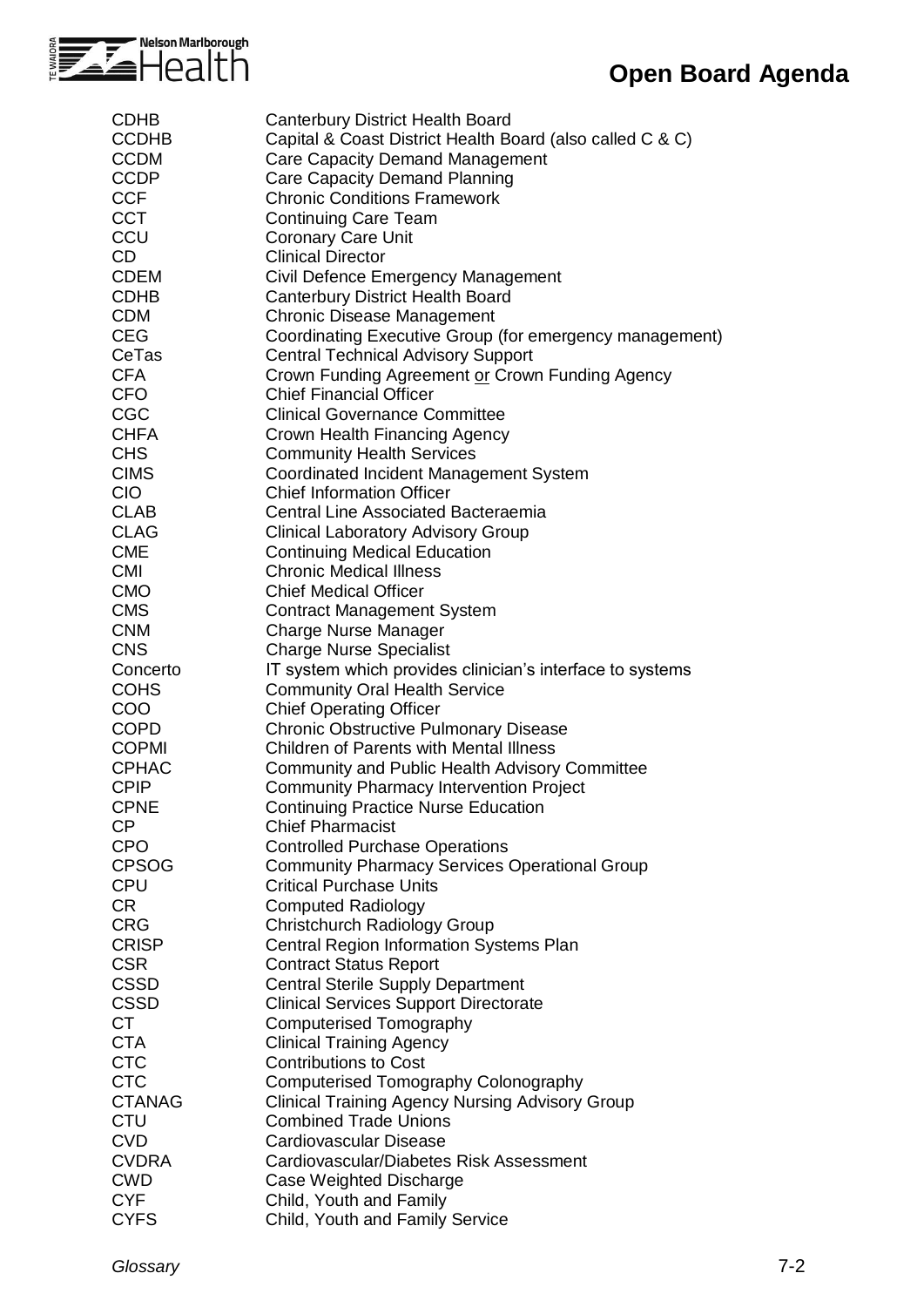

| DA           | <b>Dental Assistant</b>                                          |
|--------------|------------------------------------------------------------------|
| <b>DAH</b>   | Director of Allied Health                                        |
| <b>DAP</b>   | <b>District Annual Plan</b>                                      |
| <b>DAR</b>   | <b>Diabetes Annual Review</b>                                    |
| DBI          | Diagnostic Breast Imaging                                        |
| <b>DBT</b>   | <b>Dialectical Behaviour Training</b>                            |
|              |                                                                  |
| <b>DHB</b>   | <b>District Health Board</b>                                     |
| <b>DHBRF</b> | District Health Boards Research Fund                             |
| <b>DIFS</b>  | <b>District Immunisation Facilitation Services</b>               |
| <b>DiSAC</b> | <b>Disability Support Advisory Committee</b>                     |
| <b>DGH</b>   | Director General of Health                                       |
| <b>DMH</b>   | Director of Maori Health                                         |
| <b>DNA</b>   | Did Not Attend                                                   |
| <b>DONM</b>  | Director of Nursing and Midwifery                                |
| DR.          | <b>Disaster Recovery</b>                                         |
| DR.          | Digital Radiology                                                |
| <b>DRG</b>   | <b>Diagnostic Related Group</b>                                  |
| <b>DSA</b>   | <b>Detailed Seismic Assessment</b>                               |
| <b>DSP</b>   | District Strategic Plan                                          |
| <b>DSS</b>   |                                                                  |
|              | <b>Disability Support Services</b>                               |
| DT           | <b>Dental Therapist</b>                                          |
| <b>DWCSP</b> | <b>District Wide Clinical Services Plan</b>                      |
| EAP          | Employee Assistance Programme                                    |
| <b>EBID</b>  | Earnings Before Interest & Depreciation                          |
| <b>ECP</b>   | <b>Emergency Contraceptive Pill</b>                              |
| <b>ECWD</b>  | <b>Equivalent Case Weighted Discharge</b>                        |
| ED           | <b>Emergency Department</b>                                      |
| <b>EDA</b>   | Economic Development Agency                                      |
| <b>EDaaG</b> | ED at a Glance                                                   |
| EFI          | <b>Energy For Industry</b>                                       |
| <b>ELT</b>   |                                                                  |
|              | <b>Executive Leadership Team</b>                                 |
| <b>EMPG</b>  | <b>Emergency Management Planning Group</b>                       |
| <b>ENS</b>   | <b>Ear Nurse Specialist</b>                                      |
| <b>ENT</b>   | Ears, Nose and Throat                                            |
| <b>EOI</b>   | <b>Expression of Interest</b>                                    |
| <b>EPA</b>   | <b>Enduring Power of Attorney</b>                                |
| EQP          | <b>Earthquake Prone Building Policy</b>                          |
| <b>ERMS</b>  | ereferral Management System                                      |
| <b>ESA</b>   | <b>Electronic Special Authority</b>                              |
| <b>ESOL</b>  | <b>English Speakers of Other Languages</b>                       |
| <b>ESPI</b>  | <b>Elective Services Patient Flow Indicators</b>                 |
| <b>ESR</b>   | Environmental Science & Research                                 |
| <b>ESU</b>   | <b>Enrolled Service Unit</b>                                     |
| EVIDEM       | Evidence and Value: Impact on Decision Making                    |
|              |                                                                  |
| <b>FCT</b>   | <b>Faster Cancer Treatment</b>                                   |
| FF&E         | Furniture, Fixtures and Equipment                                |
| FFT          | <b>Future Funding Track</b>                                      |
| <b>FMIS</b>  | <b>Financial Management Information System</b>                   |
| <b>FOMHT</b> | Friends of Motueka Hospital Trust                                |
| <b>FOUND</b> | Found Directory is an up-to-date listing of community groups and |
|              | organisations in Nelson/Tasman                                   |
| <b>FPSC</b>  | <b>Finance Procurement and Supply Chain</b>                      |
| <b>FRC</b>   | <b>Fee Review Committee</b>                                      |
|              |                                                                  |
| <b>FSA</b>   | <b>First Specialist Assessment</b>                               |
| <b>FST</b>   | <b>Financially Sustainable Threshold</b>                         |
| <b>FTE</b>   | <b>Full Time Equivalent</b>                                      |

*Glossary* 7-3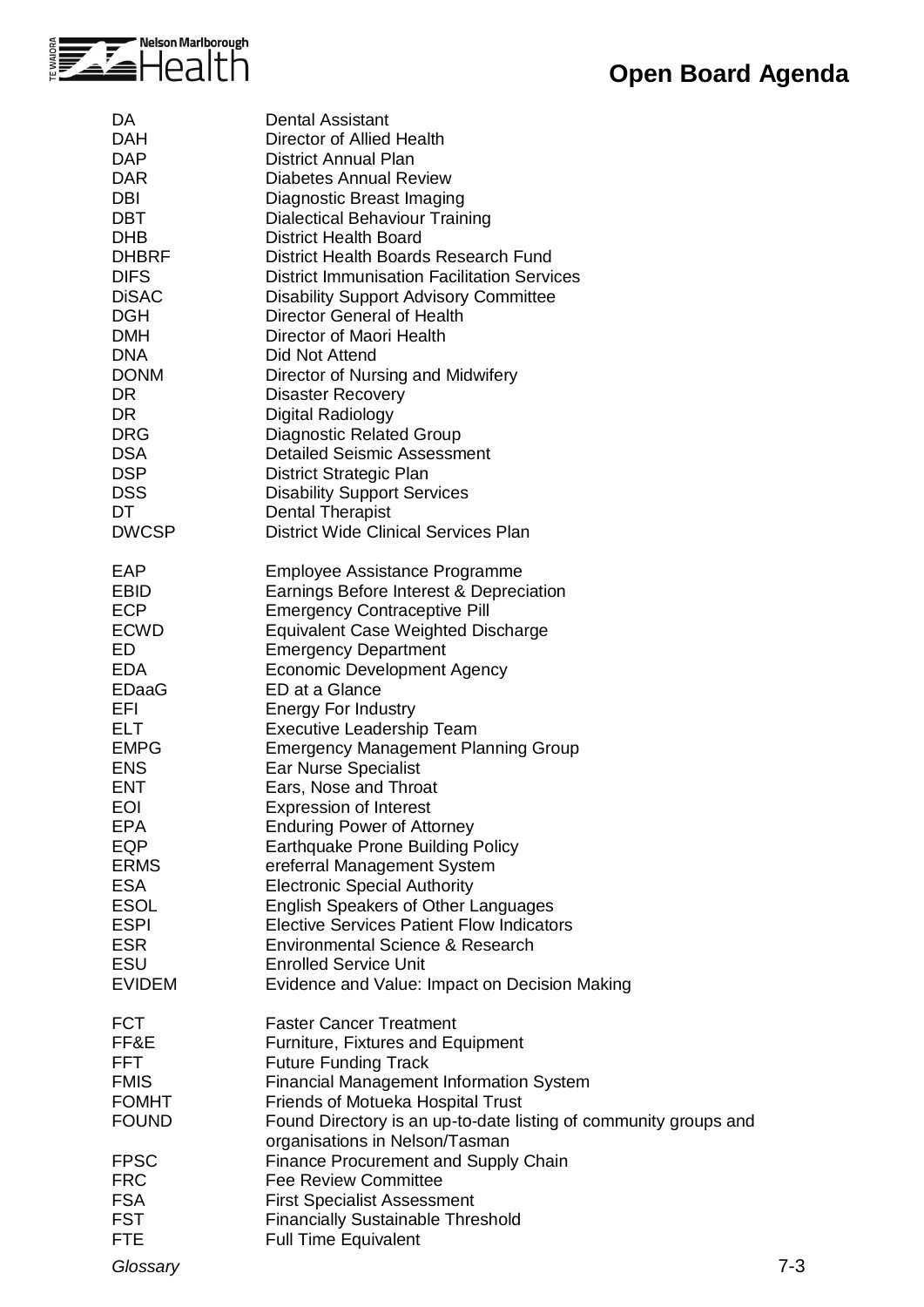

| <b>FVIP</b>                | <b>Family Violence Intervention Programme</b>                               |
|----------------------------|-----------------------------------------------------------------------------|
| <b>GM</b>                  | General Manager                                                             |
| <b>GMS</b>                 | <b>General Medical Subsidy</b>                                              |
| <b>GP</b>                  | <b>General Practitioner</b>                                                 |
| GRx                        | <b>Green Prescription</b>                                                   |
| hA                         | healthAlliance                                                              |
| <b>HAC</b>                 | <b>Hospital Advisory Committee</b>                                          |
| H&DC / HDC                 | <b>Health and Disability Commissioner</b>                                   |
| H&S                        | Health & Safety                                                             |
| <b>HBI</b>                 | Hospital Benchmarking Information                                           |
| <b>HBSS</b>                | <b>Home Based Support Services</b>                                          |
| <b>HBT</b>                 | <b>Home Based Treatment</b>                                                 |
| <b>HCS</b>                 | <b>Health Connect South</b>                                                 |
| <b>HCSS</b><br><b>HDSP</b> | Home and Community Support Services                                         |
| <b>HDU</b>                 | Health & Disability Services Plan Programme<br><b>High Dependency Unit</b>  |
| <b>HEA</b>                 | <b>Health Education Assessments</b>                                         |
| <b>HEAL</b>                | <b>Healthy Eating Active Lifestyles</b>                                     |
| He Kawenata                | Covenant, agreement, treaty, testament (PM Ryan Maori Dictionary pg 104)    |
| <b>HEeADSSS</b>            | Psychosocial tool – Home, Education, eating, Activities, Drugs and Alcohol, |
|                            | Sexuality, Suicidality (mood), Safety                                       |
| <b>HEHA</b>                | <b>Healthy Eating Healthy Action</b>                                        |
| <b>HEP</b>                 | <b>Hospital Emergency Plan</b>                                              |
| <b>HESDJ</b>               | Ministries of Health, Education, Social Development, Justice                |
| <b>HFA</b>                 | <b>Health Funding Authority</b>                                             |
| <b>HHS</b>                 | <b>Hospital and Health Services</b>                                         |
| HIA                        | <b>Health Impact Assessment</b>                                             |
| HM                         | Household Management                                                        |
| <b>HMS</b>                 | Health Management System                                                    |
| <b>HNA</b>                 | <b>Health Needs Assessment</b>                                              |
| <b>HOD</b>                 | <b>Head of Department</b>                                                   |
| <b>HOP</b><br>HP           | <b>Health of Older People</b>                                               |
| <b>HPI</b>                 | <b>Health Promotion</b><br><b>Health Practitioner Index</b>                 |
| <b>HPV</b>                 | Human Papilloma Virus                                                       |
| HR                         | <b>Human Resources</b>                                                      |
| HR & OD                    | Human Resources and Organisational Development                              |
| <b>HSP</b>                 | <b>Health Services Plan</b>                                                 |
| <b>HQSC</b>                | <b>Health Quality &amp; Safety Commission</b>                               |
| laaS                       | Infrastructure as a Service                                                 |
| <b>IANZ</b>                | <b>International Accreditation New Zealand</b>                              |
| <b>IBA</b>                 | <b>Information Builders of Australia</b>                                    |
| ICU                        | <b>Intensive Care Unit</b>                                                  |
| <b>IDF</b>                 | <b>Inter District Flow</b>                                                  |
| <b>IDSS</b>                | <b>Intellectual Disability Support Services</b>                             |
| <b>IFRS</b>                | <b>International Financial Reporting Standards</b>                          |
| <b>IHB</b>                 | Iwi Health Board                                                            |
| <b>ILM</b>                 | <b>Investment Logic Mapping</b>                                             |
| IM                         | <b>Information Management</b><br>Inter Residential Assessment Instrument    |
| <b>InterRAI</b><br>loD     | Institute of Directors New Zealand                                          |
| <b>IPAC</b>                | <b>Independent Practitioner Association Council</b>                         |
| <b>IPC</b>                 | <b>Intensive Patient Care</b>                                               |
| <b>IPC Units</b>           | Intensive Psychiatric Care Units                                            |
| <b>IPG</b>                 | <b>Immunisation Partnership Group</b>                                       |
|                            |                                                                             |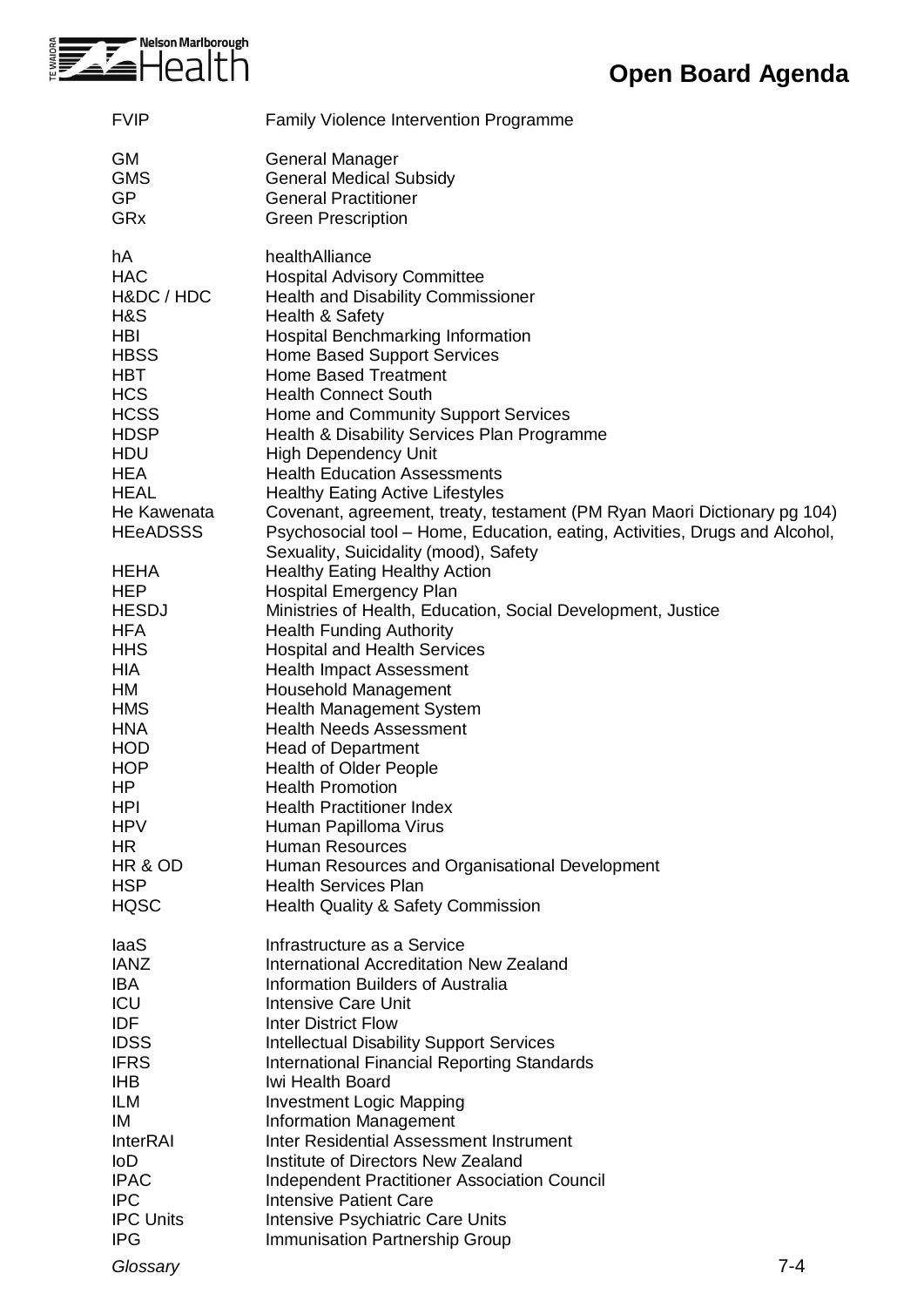

## **Open Board Agenda**

| <b>IPS</b>                 | Individual Placement Support                                                                                                                                                                                                                                                                                  |
|----------------------------|---------------------------------------------------------------------------------------------------------------------------------------------------------------------------------------------------------------------------------------------------------------------------------------------------------------|
| <b>IPSAS</b>               | <b>International Public Sector Accounting Standards</b>                                                                                                                                                                                                                                                       |
| <b>IPU</b>                 | <b>In-Patient Unit</b>                                                                                                                                                                                                                                                                                        |
| IS                         | <b>Information Systems</b>                                                                                                                                                                                                                                                                                    |
| <b>ISSP</b>                | Information Services Strategic Plan                                                                                                                                                                                                                                                                           |
| IT                         | Information Technology                                                                                                                                                                                                                                                                                        |
| <b>JAMHWSAP</b>            | Joint Action Maori Health & Wellness Strategic Action Plan                                                                                                                                                                                                                                                    |
| <b>JOG</b>                 | Joint Oversight Group                                                                                                                                                                                                                                                                                         |
| <b>KIM</b>                 | Knowledge and Information Management                                                                                                                                                                                                                                                                          |
| Kotahitanga                | Unity, accord, coalition, solidarity (PM Ryan Maori Dictionary pg 127)                                                                                                                                                                                                                                        |
| <b>KPI</b>                 | Key Performance Indicator                                                                                                                                                                                                                                                                                     |
| <b>KHW</b>                 | Kimi Hauora Wairau (Marlborough PHO)                                                                                                                                                                                                                                                                          |
| LA                         | <b>Local Authority</b>                                                                                                                                                                                                                                                                                        |
| <b>LCN</b>                 | <b>Local Cancer Network</b>                                                                                                                                                                                                                                                                                   |
| <b>LIS</b>                 | <b>Laboratory Information Systems</b>                                                                                                                                                                                                                                                                         |
| <b>LMC</b>                 | <b>Lead Maternity Carer</b>                                                                                                                                                                                                                                                                                   |
| <b>LOS</b>                 | Length of Stay                                                                                                                                                                                                                                                                                                |
| <b>LSCS</b>                | Lower Segment Caesarean Section                                                                                                                                                                                                                                                                               |
| <b>LTC</b>                 | Long Term Care                                                                                                                                                                                                                                                                                                |
| LTI                        | Lost Time Injury                                                                                                                                                                                                                                                                                              |
| <b>LTIP</b>                | Long Term Investment Plan                                                                                                                                                                                                                                                                                     |
| <b>LTCCP</b>               | Long Term Council Community Plan                                                                                                                                                                                                                                                                              |
| <b>LTO</b>                 | Licence to Occupy                                                                                                                                                                                                                                                                                             |
| LTS-CHC                    | Long Term Supports - Chronic Health Condition                                                                                                                                                                                                                                                                 |
| <b>LTSFSG</b>              | Long Term Service Framework Steering Group                                                                                                                                                                                                                                                                    |
| Manaakitanga<br>Manawhenua | Goodwill, show respect, or kindness to ((PM Ryan Maori Dictionary pg 172)<br>Power, prestige, authority over land (HW Williams Maori Dictionary pg 172)<br>Manawhenua O Te Tau Ihu O Te Waka A Maui - Referring to the eight iwi who hold tribal<br>authority over the top of the South Island (no reference) |
| МA                         | <b>Medical Advisor</b>                                                                                                                                                                                                                                                                                        |
| MAC(H)                     | Medicines Advisory Group (Hospital)                                                                                                                                                                                                                                                                           |
| MAPA                       | Management of Actual and Potential Aggression                                                                                                                                                                                                                                                                 |
| <b>MCT</b>                 | <b>Mobile Community Team</b>                                                                                                                                                                                                                                                                                  |
| <b>MDC</b>                 | Marlborough District Council                                                                                                                                                                                                                                                                                  |
| <b>MDM</b>                 | <b>Multidisciplinary Meetings</b>                                                                                                                                                                                                                                                                             |
| <b>MDM</b>                 | Multiple Device Management                                                                                                                                                                                                                                                                                    |
| <b>MDO</b>                 | Maori Development Organisation                                                                                                                                                                                                                                                                                |
| <b>MDS</b>                 | Maori Development Service                                                                                                                                                                                                                                                                                     |
| <b>MDT</b>                 | Multi Disciplinary Team                                                                                                                                                                                                                                                                                       |
| <b>MECA</b>                | Multi Employer Collective Agreement                                                                                                                                                                                                                                                                           |
| <b>MEND</b>                | Mind, Exercise, Nutrition, Do It                                                                                                                                                                                                                                                                              |
| MH&A                       | <b>Mental Health &amp; Addiction Service</b>                                                                                                                                                                                                                                                                  |
| <b>MHAU</b>                | <b>Mental Health Admission Unit</b>                                                                                                                                                                                                                                                                           |
| <b>MHC</b>                 | <b>Mental Health Commissioner</b>                                                                                                                                                                                                                                                                             |
| <b>MHD</b>                 | Maori Health Directorate                                                                                                                                                                                                                                                                                      |
| <b>MHDSF</b>               | Maori Health and Disability Strategy Framework                                                                                                                                                                                                                                                                |
| <b>MHFS</b>                | <b>Maori Health Foundation Strategy</b>                                                                                                                                                                                                                                                                       |
| <b>MHINC</b>               | <b>Mental Health Information Network Collection</b>                                                                                                                                                                                                                                                           |
| <b>MHSD</b>                | <b>Mental Health Service Directorate</b>                                                                                                                                                                                                                                                                      |
| <b>MHWSF</b>               | Maori Health and Wellness Strategic Framework                                                                                                                                                                                                                                                                 |
| MI                         | Minor Injury                                                                                                                                                                                                                                                                                                  |
| <b>MIC</b>                 | <b>Medical Injury Centre</b>                                                                                                                                                                                                                                                                                  |
| <b>MMG</b>                 | Medicines Management Group                                                                                                                                                                                                                                                                                    |
| <b>MOC</b>                 | <b>Models of Care</b>                                                                                                                                                                                                                                                                                         |
| Glossary                   | $7 - 5$                                                                                                                                                                                                                                                                                                       |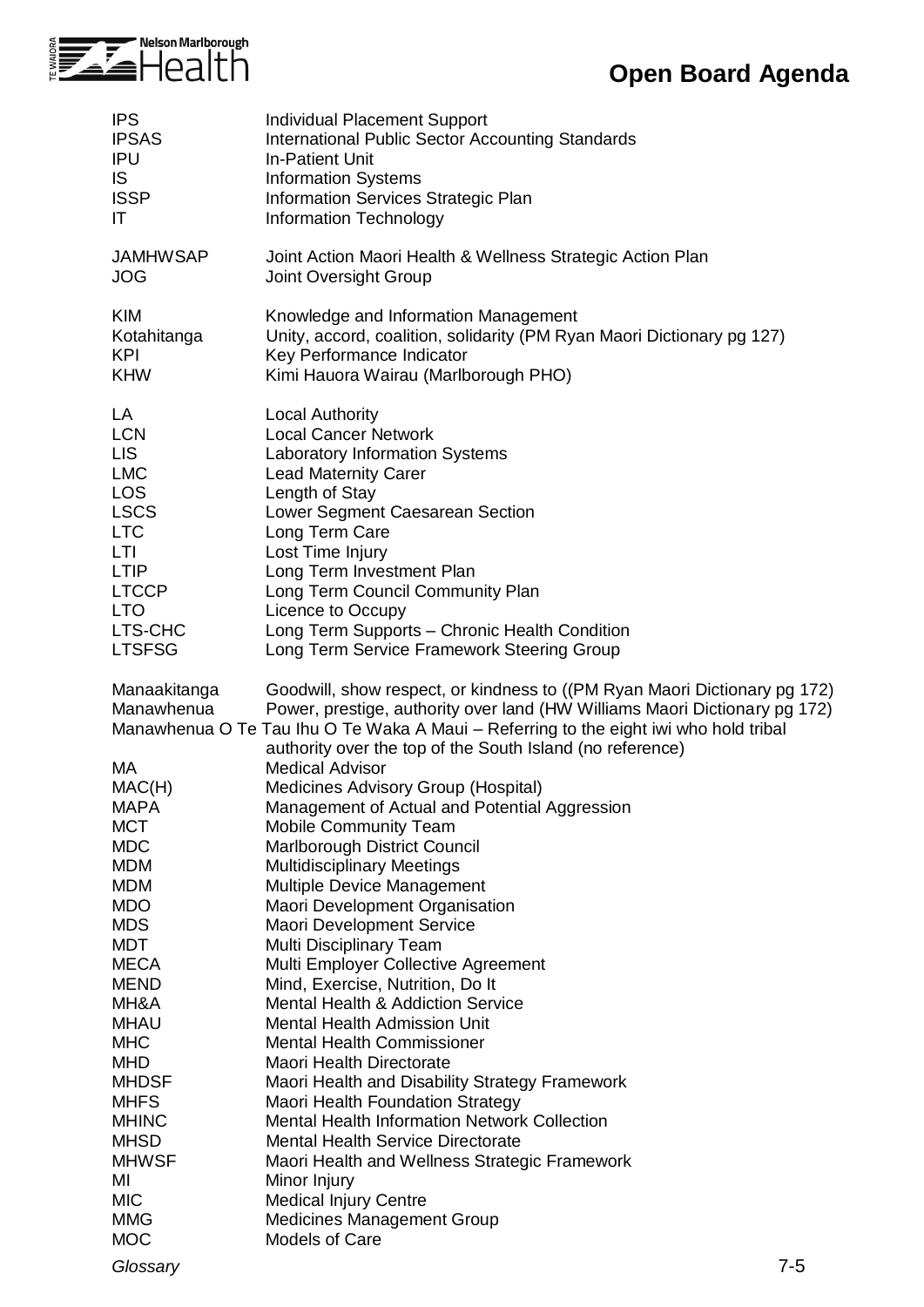

| <b>MOE</b><br><b>MOH</b><br><b>MOH</b><br><b>MOA</b><br><b>MOSS</b><br><b>MOU</b><br><b>MOW</b><br><b>MPDS</b><br>MQ&S<br><b>MRI</b><br><b>MRSA</b><br><b>MRT</b><br><b>MSD</b><br><b>MTI</b>                                                                                                                                                                                                                                                                                                                                                                           | Ministry of Education<br>Ministry of Health<br>Medical Officer of Health<br>Memorandum of Agreement<br><b>Medical Officer Special Scale</b><br>Memorandum of Understanding<br><b>Meals on Wheels</b><br>Maori Provider Development Scheme<br>Maternity Quality & Safety Programme<br>Magnetic Resonance Imaging<br>Methicillin Resistant Staphylococcus Aureus<br>Medical Radiation Technologist (or Technician)<br>Ministry of Social Development<br>Minor Treatment Injury                                                                                                                                                                                                                                                                                                                                                                                                                                                                                                                                                                                                                                                                                                                                                                                                                                                                                                                                                          |         |
|-------------------------------------------------------------------------------------------------------------------------------------------------------------------------------------------------------------------------------------------------------------------------------------------------------------------------------------------------------------------------------------------------------------------------------------------------------------------------------------------------------------------------------------------------------------------------|---------------------------------------------------------------------------------------------------------------------------------------------------------------------------------------------------------------------------------------------------------------------------------------------------------------------------------------------------------------------------------------------------------------------------------------------------------------------------------------------------------------------------------------------------------------------------------------------------------------------------------------------------------------------------------------------------------------------------------------------------------------------------------------------------------------------------------------------------------------------------------------------------------------------------------------------------------------------------------------------------------------------------------------------------------------------------------------------------------------------------------------------------------------------------------------------------------------------------------------------------------------------------------------------------------------------------------------------------------------------------------------------------------------------------------------|---------|
| <b>NMH</b><br><b>NP</b><br><b>NPA</b><br><b>NRAHDD</b><br><b>NRL</b><br><b>NRT</b><br><b>NHBIT</b><br><b>NASC</b><br><b>NBPH</b><br><b>NCC</b><br><b>NCC</b><br><b>NCSP</b><br><b>NESP</b><br><b>NETP</b><br><b>NGO</b><br><b>NHCC</b><br><b>NHI</b><br><b>NIR</b><br><b>NM</b><br><b>NMDHB</b><br><b>NMDS</b><br><b>NMH</b><br><b>NMIT</b><br><b>NN</b><br><b>NOF</b><br><b>NOS</b><br><b>NP</b><br><b>NPA</b><br><b>NPV</b><br><b>NRAHDD</b><br><b>NRSII</b><br><b>NSU</b><br><b>NTOS</b><br><b>NZHIS</b><br><b>NZISM</b><br><b>NZMA</b><br><b>NZNO</b><br>NZPH&D Act | Nelson Marlborough Health (NMDHB)<br><b>Nurse Practitioner</b><br><b>Nutrition and Physical Activity</b><br>Nelson Region After Hours & Duty Doctor Limited<br>Nelson Radiology Ltd (Private Provider)<br>Nicotine Replacement Therapy<br>National Health Board IT<br><b>Needs Assessment Service Coordination</b><br><b>Nelson Bays Primary Health</b><br><b>National Capital Committee</b><br><b>Nelson City Council</b><br><b>National Cervical Screening Programme</b><br><b>Nurse Entry to Specialist Practice</b><br><b>Nurse Entry to Practice</b><br>Non Government Organisation<br><b>National Health Coordination Centre</b><br>National Health Index<br>National Immunisation Register<br>Nelson Marlborough<br>Nelson Marlborough District Health Board<br><b>National Minimum Dataset</b><br>Nelson Marlborough Health<br>Nelson Marlborough Institute of Technology<br>Nelson<br>Neck of Femur<br><b>National Oracle Solution</b><br><b>Nurse Practitioner</b><br>Nutrition and Physical Activity (Programme)<br><b>Net Present Value</b><br>Nelson Regional After Hours and Duty Doctor Ltd<br>National Radiology Service Improvement Initiative<br><b>National Screening Unit</b><br><b>National Terms of Settlement</b><br>NZ Health Information Services<br>New Zealand Information Security Manual<br>New Zealand Medical Association<br><b>NZ Nurses Organisation</b><br>NZ Public Health and Disability Act 2000 |         |
| OAG<br><b>OECD</b><br><b>OIA</b><br><b>OIS</b><br>Glossary                                                                                                                                                                                                                                                                                                                                                                                                                                                                                                              | Office of the Auditor General<br>Organisation for Economic Co-operation and Development<br><b>Official Information Act</b><br><b>Outreach Immunisation Services</b>                                                                                                                                                                                                                                                                                                                                                                                                                                                                                                                                                                                                                                                                                                                                                                                                                                                                                                                                                                                                                                                                                                                                                                                                                                                                   | $7 - 6$ |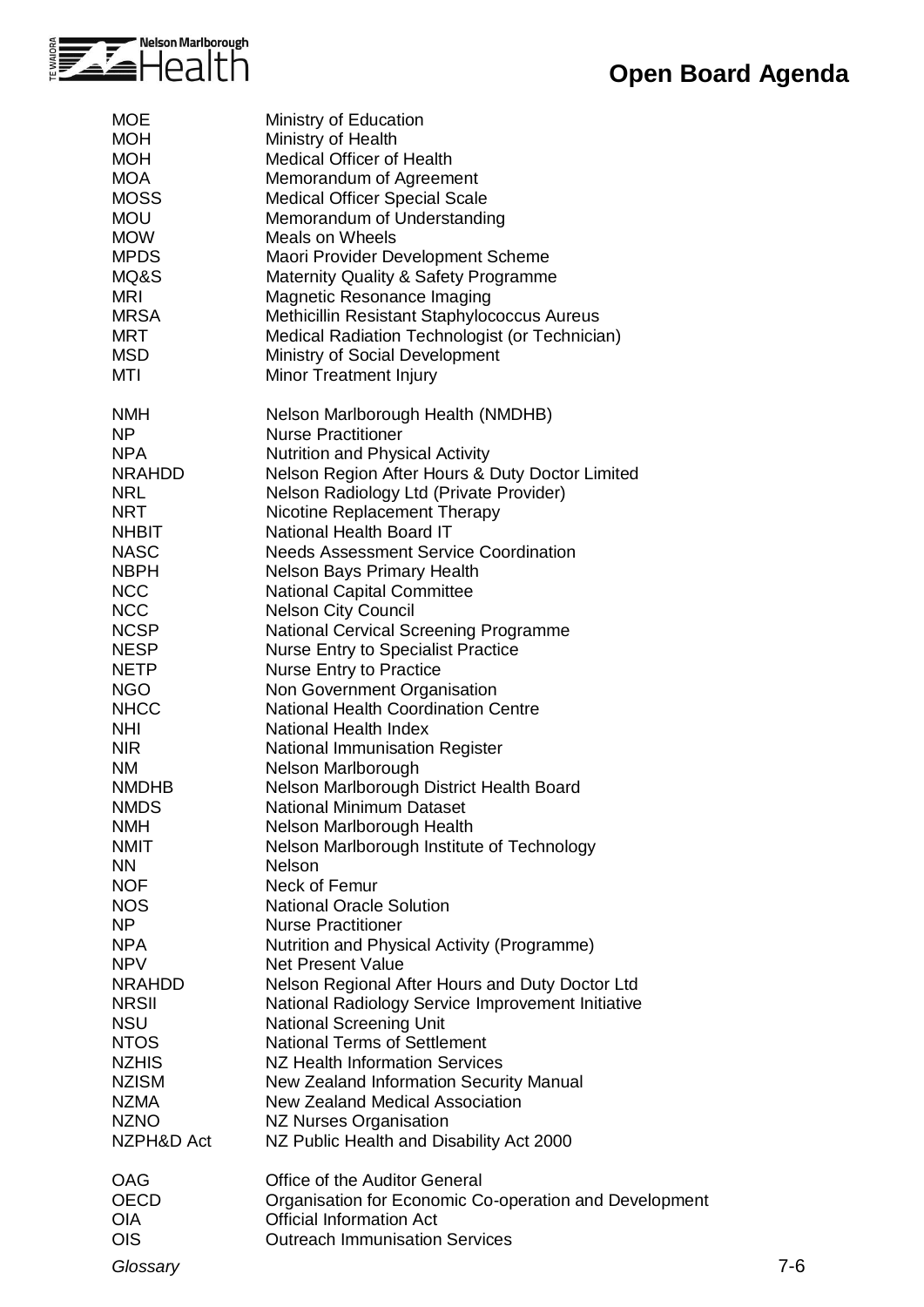

| <b>OPD</b>                                                                                                                                                                                                                                                                                               | <b>Outpatient Department</b>                                                                                                                                                                                                                                                                                                                                                                                                                                                                                                                                                                                                                                                                                                                                                   |
|----------------------------------------------------------------------------------------------------------------------------------------------------------------------------------------------------------------------------------------------------------------------------------------------------------|--------------------------------------------------------------------------------------------------------------------------------------------------------------------------------------------------------------------------------------------------------------------------------------------------------------------------------------------------------------------------------------------------------------------------------------------------------------------------------------------------------------------------------------------------------------------------------------------------------------------------------------------------------------------------------------------------------------------------------------------------------------------------------|
| <b>OPEX</b>                                                                                                                                                                                                                                                                                              | Operating costs                                                                                                                                                                                                                                                                                                                                                                                                                                                                                                                                                                                                                                                                                                                                                                |
| <b>OPF</b>                                                                                                                                                                                                                                                                                               | <b>Operational Policy Framework</b>                                                                                                                                                                                                                                                                                                                                                                                                                                                                                                                                                                                                                                                                                                                                            |
| <b>OPJ</b>                                                                                                                                                                                                                                                                                               | <b>Optimising the Patient Journey</b>                                                                                                                                                                                                                                                                                                                                                                                                                                                                                                                                                                                                                                                                                                                                          |
| <b>OPMH</b>                                                                                                                                                                                                                                                                                              | <b>Older Persons Mental Health</b>                                                                                                                                                                                                                                                                                                                                                                                                                                                                                                                                                                                                                                                                                                                                             |
| <b>OST</b>                                                                                                                                                                                                                                                                                               | <b>Opioid Substitution Treatment</b>                                                                                                                                                                                                                                                                                                                                                                                                                                                                                                                                                                                                                                                                                                                                           |
| <b>ORL</b>                                                                                                                                                                                                                                                                                               | Otorhinolaryngology (previously Ear, Nose and Throat)                                                                                                                                                                                                                                                                                                                                                                                                                                                                                                                                                                                                                                                                                                                          |
| <b>OSH</b>                                                                                                                                                                                                                                                                                               | Occupational Health and Safety                                                                                                                                                                                                                                                                                                                                                                                                                                                                                                                                                                                                                                                                                                                                                 |
| <b>OT</b>                                                                                                                                                                                                                                                                                                | <b>Occupational Therapy</b>                                                                                                                                                                                                                                                                                                                                                                                                                                                                                                                                                                                                                                                                                                                                                    |
| <b>PACS</b>                                                                                                                                                                                                                                                                                              | <b>Picture Archiving Computer System</b>                                                                                                                                                                                                                                                                                                                                                                                                                                                                                                                                                                                                                                                                                                                                       |
| <b>PAS</b>                                                                                                                                                                                                                                                                                               | <b>Patient Administration System</b>                                                                                                                                                                                                                                                                                                                                                                                                                                                                                                                                                                                                                                                                                                                                           |
| P&F                                                                                                                                                                                                                                                                                                      | Planning and Funding                                                                                                                                                                                                                                                                                                                                                                                                                                                                                                                                                                                                                                                                                                                                                           |
| <b>PANT</b>                                                                                                                                                                                                                                                                                              | Physical Activity and Nutrition Team                                                                                                                                                                                                                                                                                                                                                                                                                                                                                                                                                                                                                                                                                                                                           |
| PBF(F)                                                                                                                                                                                                                                                                                                   | Population Based Funding (Formula)                                                                                                                                                                                                                                                                                                                                                                                                                                                                                                                                                                                                                                                                                                                                             |
| <b>PC</b>                                                                                                                                                                                                                                                                                                | <b>Personal Cares</b>                                                                                                                                                                                                                                                                                                                                                                                                                                                                                                                                                                                                                                                                                                                                                          |
| P&C                                                                                                                                                                                                                                                                                                      | <b>Primary &amp; Community</b>                                                                                                                                                                                                                                                                                                                                                                                                                                                                                                                                                                                                                                                                                                                                                 |
| <b>PCBU</b>                                                                                                                                                                                                                                                                                              | Person Conducting Business Unit                                                                                                                                                                                                                                                                                                                                                                                                                                                                                                                                                                                                                                                                                                                                                |
| <b>PCI</b>                                                                                                                                                                                                                                                                                               | Percutaneous Coronary Intervention                                                                                                                                                                                                                                                                                                                                                                                                                                                                                                                                                                                                                                                                                                                                             |
| <b>PCO</b>                                                                                                                                                                                                                                                                                               | <b>Primary Care Organisation</b>                                                                                                                                                                                                                                                                                                                                                                                                                                                                                                                                                                                                                                                                                                                                               |
| <b>PCT</b>                                                                                                                                                                                                                                                                                               | <b>Pharmaceutical Cancer Treatments</b>                                                                                                                                                                                                                                                                                                                                                                                                                                                                                                                                                                                                                                                                                                                                        |
| <b>PDO</b>                                                                                                                                                                                                                                                                                               | <b>Principal Dental Officer</b>                                                                                                                                                                                                                                                                                                                                                                                                                                                                                                                                                                                                                                                                                                                                                |
| <b>PDR</b>                                                                                                                                                                                                                                                                                               | Performance Development Review                                                                                                                                                                                                                                                                                                                                                                                                                                                                                                                                                                                                                                                                                                                                                 |
| <b>PDRP</b>                                                                                                                                                                                                                                                                                              | Professional Development and Recognition Programme                                                                                                                                                                                                                                                                                                                                                                                                                                                                                                                                                                                                                                                                                                                             |
| <b>PDSA</b>                                                                                                                                                                                                                                                                                              | Plan, Do, Study, Act                                                                                                                                                                                                                                                                                                                                                                                                                                                                                                                                                                                                                                                                                                                                                           |
| <b>PFG</b>                                                                                                                                                                                                                                                                                               | Performance Framework Group (formerly known as Services Framework                                                                                                                                                                                                                                                                                                                                                                                                                                                                                                                                                                                                                                                                                                              |
| <b>PHS</b><br><b>PHCS</b><br>PHI<br><b>PHO</b><br><b>PHOA</b><br><b>PHONZ</b><br><b>PHS</b><br>PHU<br><b>PIA</b><br><b>PICS</b><br><b>PIP</b><br><b>PN</b><br><b>PPE</b><br><b>PPP</b><br><b>PRIME</b><br><b>PSAAP</b><br><b>PSR</b><br>PT.<br><b>PTAC</b><br><b>PTCH</b><br><b>PRIMHD</b><br><b>PVS</b> | Group)<br><b>Public Health Service</b><br><b>Primary Health Care Strategy</b><br>Public Health Intelligence<br><b>Primary Health Organisation</b><br><b>PHO Alliance</b><br>PHO New Zealand<br><b>Public Health Service</b><br><b>Public Health Unit</b><br>Performance Improvement Actions<br><b>Patient Information Care System</b><br>Performance Improvement Plan<br><b>Practice Nurse</b><br>Property, Plant & Equipment assets<br>PHO Performance Programme<br>Primary Response in Medical Emergency<br>PHO Service Agreement Amendment Protocol<br>Preschool Enrolled (Oral health)<br>Patient<br><b>Pharmacology and Therapeutics Committee</b><br><b>Potential To Cause Harm</b><br>Project for the Integration of Mental Health Data<br><b>Price Volume Schedule</b> |
| Q&SGC                                                                                                                                                                                                                                                                                                    | <b>Quality &amp; Safety Governance Committee</b>                                                                                                                                                                                                                                                                                                                                                                                                                                                                                                                                                                                                                                                                                                                               |
| QA                                                                                                                                                                                                                                                                                                       | <b>Quality Assurance</b>                                                                                                                                                                                                                                                                                                                                                                                                                                                                                                                                                                                                                                                                                                                                                       |
| <b>QHNZ</b>                                                                                                                                                                                                                                                                                              | <b>Quality Health NZ</b>                                                                                                                                                                                                                                                                                                                                                                                                                                                                                                                                                                                                                                                                                                                                                       |
| QIC                                                                                                                                                                                                                                                                                                      | <b>Quality Improvement Council</b>                                                                                                                                                                                                                                                                                                                                                                                                                                                                                                                                                                                                                                                                                                                                             |
| <b>QIPPS</b>                                                                                                                                                                                                                                                                                             | Quality Improvement Programme Planning System                                                                                                                                                                                                                                                                                                                                                                                                                                                                                                                                                                                                                                                                                                                                  |
| <b>RA</b>                                                                                                                                                                                                                                                                                                | Radiology Assistant                                                                                                                                                                                                                                                                                                                                                                                                                                                                                                                                                                                                                                                                                                                                                            |
| Rangatiratanga                                                                                                                                                                                                                                                                                           | Autonomy, evidence of greatness (HW Williams Maori Dictionary pg 323)                                                                                                                                                                                                                                                                                                                                                                                                                                                                                                                                                                                                                                                                                                          |
| Glossary                                                                                                                                                                                                                                                                                                 | 7-7                                                                                                                                                                                                                                                                                                                                                                                                                                                                                                                                                                                                                                                                                                                                                                            |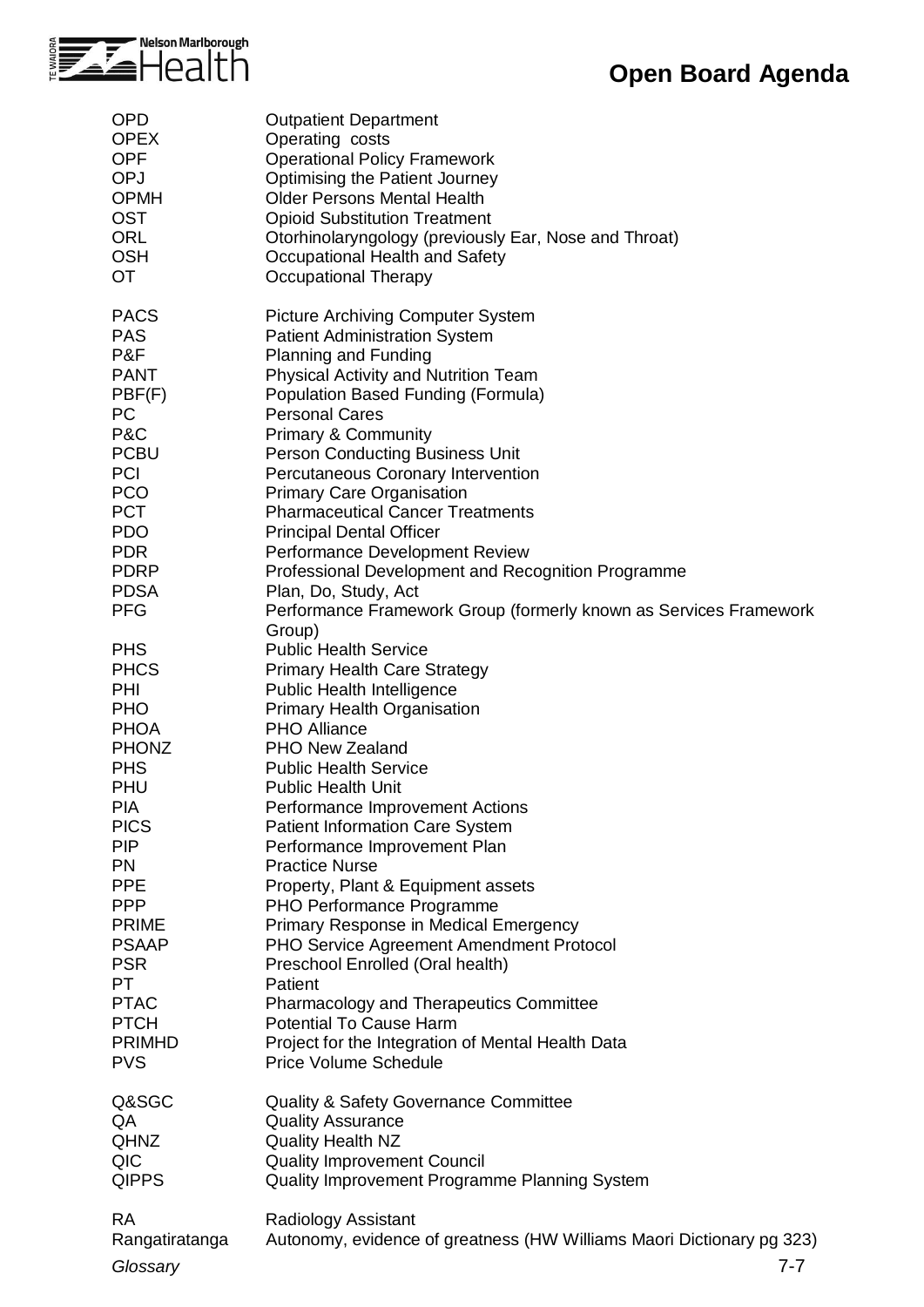

| <b>RCGPs</b>                         | Royal College of General Practitioners          |
|--------------------------------------|-------------------------------------------------|
| <b>RDA</b>                           | <b>Resident Doctors Association</b>             |
| <b>RDA</b>                           | <b>Riding for Disabled</b>                      |
| <b>RIF</b>                           | <b>Rural Innovation Fund</b>                    |
| <b>RIS</b>                           | <b>Radiology Information System</b>             |
| <b>RFI</b>                           |                                                 |
|                                      | Request for Information                         |
| <b>RFP</b>                           | <b>Request for Proposal</b>                     |
| <b>RICF</b>                          | Reducing Inequalities Contingency Funding       |
| <b>RIS</b>                           | Radiology Information System                    |
| <b>RM</b>                            | <b>Registered Midwife</b>                       |
| <b>RMO</b>                           | <b>Resident Medical Officer</b>                 |
| <b>RN</b>                            | <b>Registered Nurse</b>                         |
| <b>ROI</b>                           | <b>Registration of Interest</b>                 |
| <b>RSE</b>                           | <b>Recognised Seasonal Employer</b>             |
| <b>RSL</b>                           | <b>Research and Sabbatical Leave</b>            |
|                                      |                                                 |
|                                      |                                                 |
| SAC1                                 | <b>Severity Assessment Code</b>                 |
| SAC <sub>2</sub>                     | <b>Severity Assessment Code</b>                 |
| <b>SAN</b>                           | Storage Area Network                            |
| <b>SCBU</b>                          | Special Care Baby Unit                          |
| <b>SCN</b>                           | <b>Southern Cancer Network</b>                  |
| <b>SDB</b>                           | <b>Special Dental Benefit Services</b>          |
| <b>SHSOP</b>                         | Specialist Health Services for Older People     |
| SI                                   | South Island                                    |
| <b>SIA</b>                           | Services to Improve Access                      |
| <b>SIAPO</b>                         |                                                 |
|                                      | South Island Alliance Programme Office          |
| <b>SICF</b>                          | South Island Chairs Forum                       |
| <b>SICSP</b>                         | South Island Clinical Services Plan             |
| SI HSP                               | South Island Health Services Plan               |
| <b>SI-PICS</b>                       | South Island Patient Information Care System    |
| <b>SIRCC</b>                         | South Island Regional Capital Committee         |
| <b>SISSAL</b>                        | South Island Shared Service Agency              |
| <b>SLA</b>                           | Service Level Agreement                         |
| <b>SLATs</b>                         | <b>Service Level Alliance Teams</b>             |
| <b>SLH</b>                           | SouthLink Health                                |
|                                      |                                                 |
| <b>SM</b>                            | Service Manager                                 |
| <b>SMO</b>                           | <b>Senior Medical Officer</b>                   |
| <b>SNA</b>                           | <b>Special Needs Assessment</b>                 |
| SOI                                  | <b>Statement of Intent</b>                      |
| SOPD                                 | <b>Surgical Outpatients Department</b>          |
| <b>SOPH</b>                          | School of Population Health                     |
| <b>SPaIT</b>                         | <b>Strategy Planning and Integration Team</b>   |
| <b>SPAS</b>                          | <b>Strategy Planning &amp; Alliance Support</b> |
| <b>SPE</b>                           | <b>Statement of Performance Expectations</b>    |
|                                      |                                                 |
| <b>SSBsSugar Sweetened Beverages</b> |                                                 |
| <b>SSE</b>                           | <b>Sentinel and Serious Events</b>              |
| <b>SSP</b>                           | <b>Statement and Service Performance</b>        |
| <b>SUDI</b>                          | Sudden Unexplained Death of an Infant           |
|                                      |                                                 |
| <b>TCR</b>                           | Total Children Enrolled (Oral health)           |
| <b>TDC</b>                           | <b>Tasman District Council</b>                  |
| TLA                                  | <b>Territorial Local Authority</b>              |
| <b>TOW</b>                           | Treaty of Waitangi                              |
| <b>TOR</b>                           | <b>Terms of Reference</b>                       |
| ToSHA                                | Top of the South Health Alliance                |
| TPO                                  | Te Piki Oranga                                  |
|                                      |                                                 |
| <b>TPOT</b>                          | The Productive Operating Theatre                |